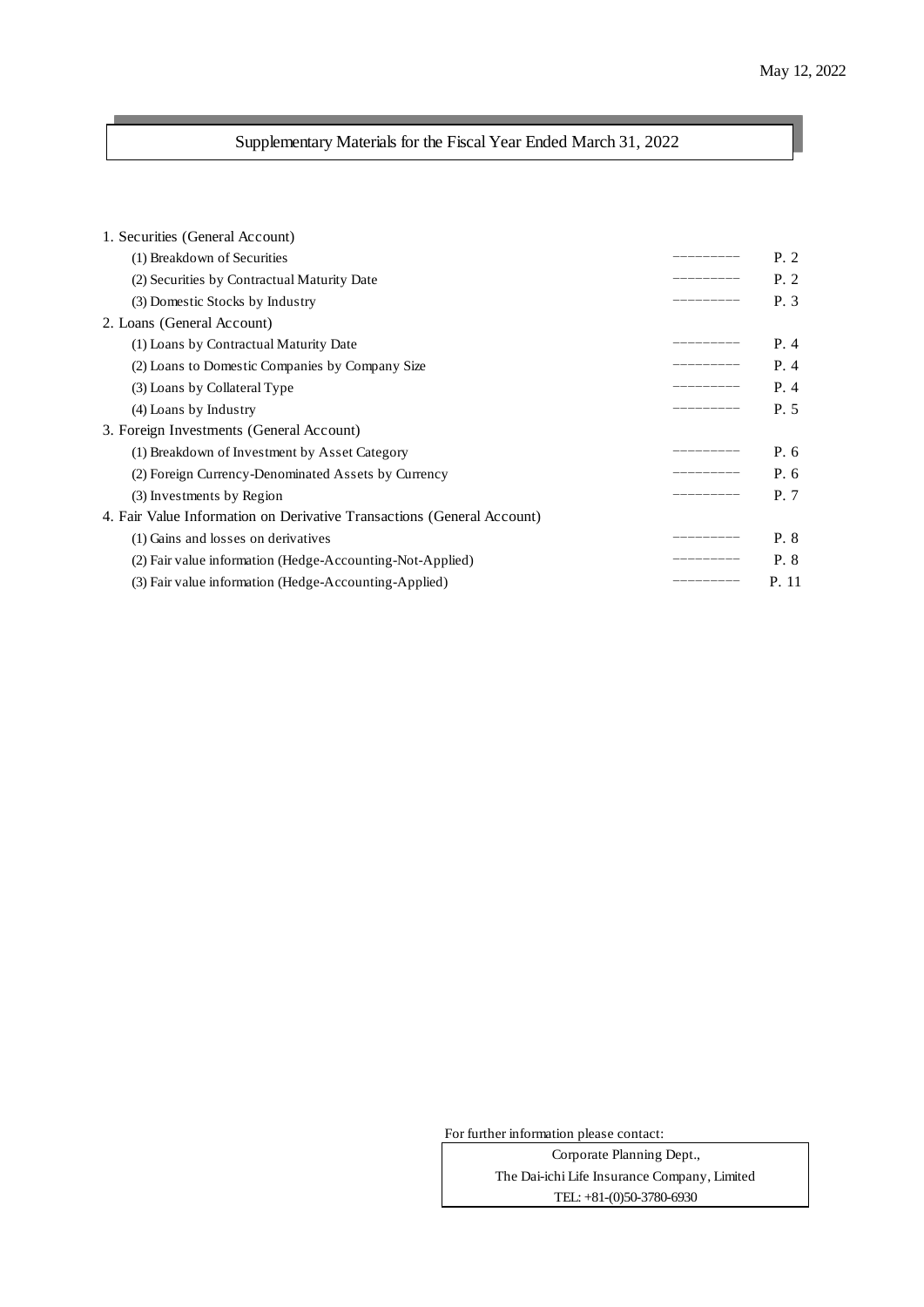## 1. Securities (General Account)

#### (1) Breakdown of Securities

|                                     |                      |       |                      | (millions of yen) |  |
|-------------------------------------|----------------------|-------|----------------------|-------------------|--|
|                                     | As of March 31, 2021 |       | As of March 31, 2022 |                   |  |
|                                     | Carrying amount      | %     | Carrying amount      | %                 |  |
| National government bonds           | 14,672,138           | 45.1  | 15,469,602           | 48.8              |  |
| Local government bonds              | 107,735              | 0.3   | 106,012              | 0.3               |  |
| Corporate bonds                     | 1,960,238            | 6.0   | 1,827,166            | 5.8               |  |
| Public entity bonds                 | 393,526              | 1.2   | 386,821              | 1.2               |  |
| Domestic stocks                     | 3,569,109            | 11.0  | 3,292,713            | 10.4              |  |
| Foreign securities                  | 11,402,677           | 35.1  | 10,143,485           | 32.0              |  |
| Foreign bonds                       | 9,811,240            | 30.2  | 8,620,159            | 27.2              |  |
| Foreign stocks and other securities | 1,591,436            | 4.9   | 1,523,325            | 4.8               |  |
| Other securities                    | 818,392              | 2.5   | 858,702              | 2.7               |  |
| Total                               | 32,530,293           | 100.0 | 31,697,684           | 100.0             |  |

(2) Securities by Contractual Maturity Date

|                      |                                     |                          |                                        |                                         |                                         |                                          |                                                     | (millions of yen) |
|----------------------|-------------------------------------|--------------------------|----------------------------------------|-----------------------------------------|-----------------------------------------|------------------------------------------|-----------------------------------------------------|-------------------|
|                      |                                     | Due in<br>1 year or less | Due after<br>1 year through<br>3 years | Due after<br>3 years through<br>5 years | Due after<br>5 years through<br>7 years | Due after<br>7 years through<br>10 years | Due after<br>10 years or having<br>no maturity date | Total             |
| As of March 31, 2021 |                                     |                          |                                        |                                         |                                         |                                          |                                                     |                   |
| <b>Securities</b>    |                                     | 491.377                  | 1,189,420                              | 1,799,772                               | 2.336,468                               | 3,470,970                                | 23, 242, 285                                        | 32,530,293        |
|                      | National government bonds           | 16,079                   | 116,456                                | 385,869                                 | 713,515                                 | 2,012,050                                | 11,428,166                                          | 14,672,138        |
|                      | Local government bonds              | 2,799                    | 4,312                                  | 12,879                                  | 6,305                                   | 2,908                                    | 78,531                                              | 107.735           |
|                      | Corporate bonds                     | 58,145                   | 176,507                                | 234,358                                 | 210,394                                 | 143,479                                  | 1,137,353                                           | 1,960,238         |
|                      | Domestic stocks                     |                          |                                        |                                         |                                         |                                          | 3,569,109                                           | 3,569,109         |
|                      | Foreign securities                  | 413,632                  | 873,430                                | 1,047,910                               | 1,310,705                               | 977,002                                  | 6,779,996                                           | 11,402,677        |
|                      | Foreign bonds                       | 410,667                  | 859,597                                | 1,020,003                               | 1,259,084                               | 886,601                                  | 5,375,286                                           | 9,811,240         |
|                      | Foreign stocks and other securities | 2,965                    | 13,833                                 | 27,906                                  | 51,620                                  | 90,401                                   | 1,404,709                                           | 1,591,436         |
|                      | Other securities                    | 720                      | 18,714                                 | 118,754                                 | 95,546                                  | 335,529                                  | 249,127                                             | 818,392           |
|                      | Monetary claims bought              |                          | 3,351                                  | 27,707                                  | 23,082                                  | 9,449                                    | 188,548                                             | 252,140           |
|                      | Certificates of deposit             | 70,997                   |                                        |                                         |                                         |                                          |                                                     | 70,997            |
| Others               |                                     |                          |                                        |                                         |                                         |                                          | 7,716                                               | 7,716             |
|                      | As of March 31, 2022                |                          |                                        |                                         |                                         |                                          |                                                     |                   |
| <b>Securities</b>    |                                     | 400,142                  | 1,165,600                              | 2,561,824                               | 1,689,698                               | 3,011,504                                | 22,868,914                                          | 31,697,684        |
|                      | National government bonds           | 1,764                    | 220,014                                | 648,700                                 | 486,786                                 | 1,695,678                                | 12,416,657                                          | 15,469,602        |
|                      | Local government bonds              | 1,595                    | 3,327                                  | 18,949                                  | 2,906                                   | 201                                      | 79,032                                              | 106,012           |
|                      | Corporate bonds                     | 79,833                   | 194,914                                | 306,617                                 | 141,107                                 | 127,312                                  | 977,381                                             | 1,827,166         |
|                      | Domestic stocks                     |                          |                                        |                                         |                                         |                                          | 3,292,713                                           | 3,292,713         |
|                      | Foreign securities                  | 315,734                  | 718,489                                | 1,345,338                               | 1,006,587                               | 861,563                                  | 5,895,770                                           | 10,143,485        |
|                      | Foreign bonds                       | 310,447                  | 708,595                                | 1,290,592                               | 914,054                                 | 724,984                                  | 4,671,486                                           | 8,620,159         |
|                      | Foreign stocks and other securities | 5,287                    | 9,894                                  | 54,746                                  | 92,533                                  | 136,578                                  | 1,224,284                                           | 1,523,325         |
|                      | Other securities                    | 1,213                    | 28,854                                 | 242,217                                 | 52,310                                  | 326,748                                  | 207,358                                             | 858,702           |
|                      | Monetary claims bought              | 3,358                    | 5,650                                  | 42,053                                  | 6,413                                   | 7,791                                    | 174,627                                             | 239,896           |
|                      | Certificates of deposit             | 82,997                   |                                        |                                         |                                         |                                          |                                                     | 82,997            |
| Others               |                                     |                          |                                        |                                         |                                         |                                          | 12,164                                              | 12,164            |

Note: The table above includes assets which are treated as securities in accordance with the "Accounting Standard for Financial Instruments" (Accounting

Standards Board of Japan (ASBJ) Statement No.10).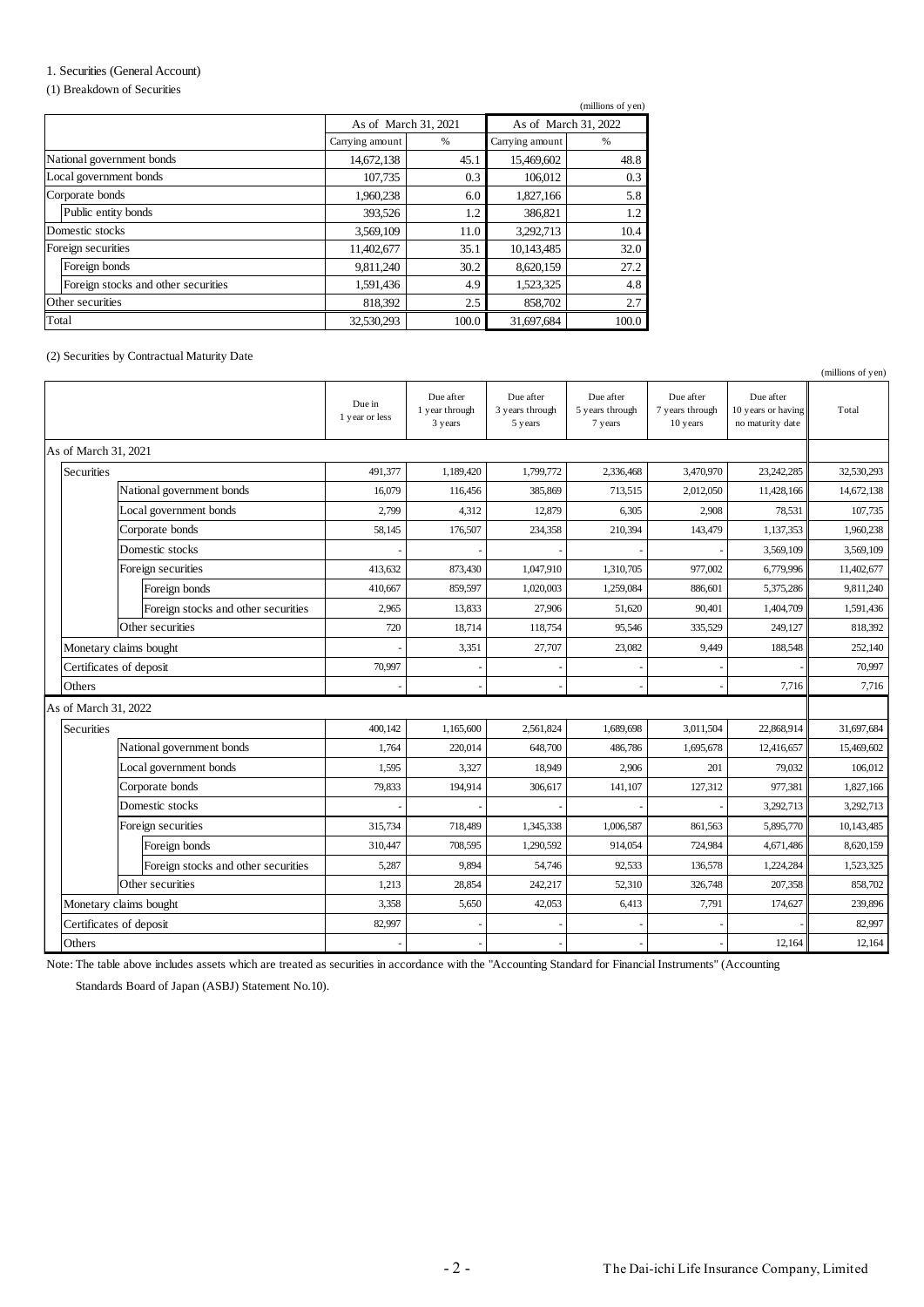l,

|              |                                              | As of March 31, 2021 |         | As of March 31, 2022 |         |
|--------------|----------------------------------------------|----------------------|---------|----------------------|---------|
|              |                                              | Carrying amount      | $\%$    | Carrying amount      | $\%$    |
|              | Forestry and fisheries                       | 266                  | 0.0     | 253                  | $0.0\,$ |
| Mining       |                                              | 200                  | 0.0     | 200                  | $0.0\,$ |
| Construction |                                              | 119,215              | 3.3     | 106,940              | 3.2     |
|              | Manufacturing industries                     |                      |         |                      |         |
|              | Food products                                | 184,173              | 5.2     | 193,957              | 5.9     |
|              | Textiles and clothing                        | 23,338               | 0.7     | 19,699               | 0.6     |
|              | Pulp and paper                               | 3,830                | 0.1     | 2,935                | 0.1     |
|              | Chemicals                                    | 212,174              | 5.9     | 172,474              | 5.2     |
|              | Medical supplies                             | 87,967               | 2.5     | 74,608               | 2.3     |
|              | Oil and coal products                        | 3,324                | 0.1     | 3,357                | 0.1     |
|              | Rubber products                              | 15,100               | 0.4     | 15,131               | 0.5     |
|              | Glass and stone products                     | 108,791              | 3.0     | 97,476               | 3.0     |
|              | Steel                                        | 36,139               | 1.0     | 44,293               | 1.3     |
|              | Non-steel metals                             | 13,969               | 0.4     | 11,202               | 0.3     |
|              | Metal products                               | 48,079               | 1.3     | 32,942               | 1.0     |
|              | Machinery                                    | 249,106              | 7.0     | 228,622              | 6.9     |
|              | Electric appliances                          | 731,687              | 20.5    | 734,986              | 22.3    |
|              | Transportation vehicles                      | 190,618              | 5.3     | 186,635              | 5.7     |
|              | Precision instruments                        | 168,390              | 4.7     | 151,965              | 4.6     |
|              | Others                                       | 68,351               | 1.9     | 75,665               | 2.3     |
|              | Electric and gas utilities                   | 67,031               | 1.9     | 38,835               | $1.2\,$ |
|              | Transportation and communications industries |                      |         |                      |         |
|              | Ground transportation                        | 278,117              | 7.8     | 203,888              | 6.2     |
|              | Water transportation                         | 51                   | 0.0     | $29\,$               | $0.0\,$ |
|              | Air transportation                           | 3,113                | 0.1     | 2,963                | 0.1     |
|              | Warehouses                                   | 4,617                | 0.1     | 4,390                | 0.1     |
|              | Telecommunications                           | 83,762               | 2.3     | 91,986               | $2.8\,$ |
| Commerce     |                                              |                      |         |                      |         |
|              | Wholesale                                    | 142,684              | 4.0     | 139,254              | 4.2     |
|              | Retail                                       | 120,546              | 3.4     | 114,287              | 3.5     |
|              | Financial industries                         |                      |         |                      |         |
|              | <b>Banks</b>                                 | 207,608              | 5.8     | 156,537              | 4.8     |
|              | Security and trading companies               | 1,786                | 0.1     | 1,266                | $0.0\,$ |
|              | Insurance                                    | 4,325                | 0.1     | 4,682                | 0.1     |
|              | Other                                        | 29,575               | $0.8\,$ | 26,304               | 0.8     |
| Real estate  |                                              | 18,737               | 0.5     | 16,760               | 0.5     |
| Service      |                                              | 342,425              | 9.6     | 338,176              | 10.3    |
| Total        |                                              | 3,569,109            | 100.0   | 3,292,713            | 100.0   |

Note: Industry categories above are based on classification by Securities Identification Code Committee.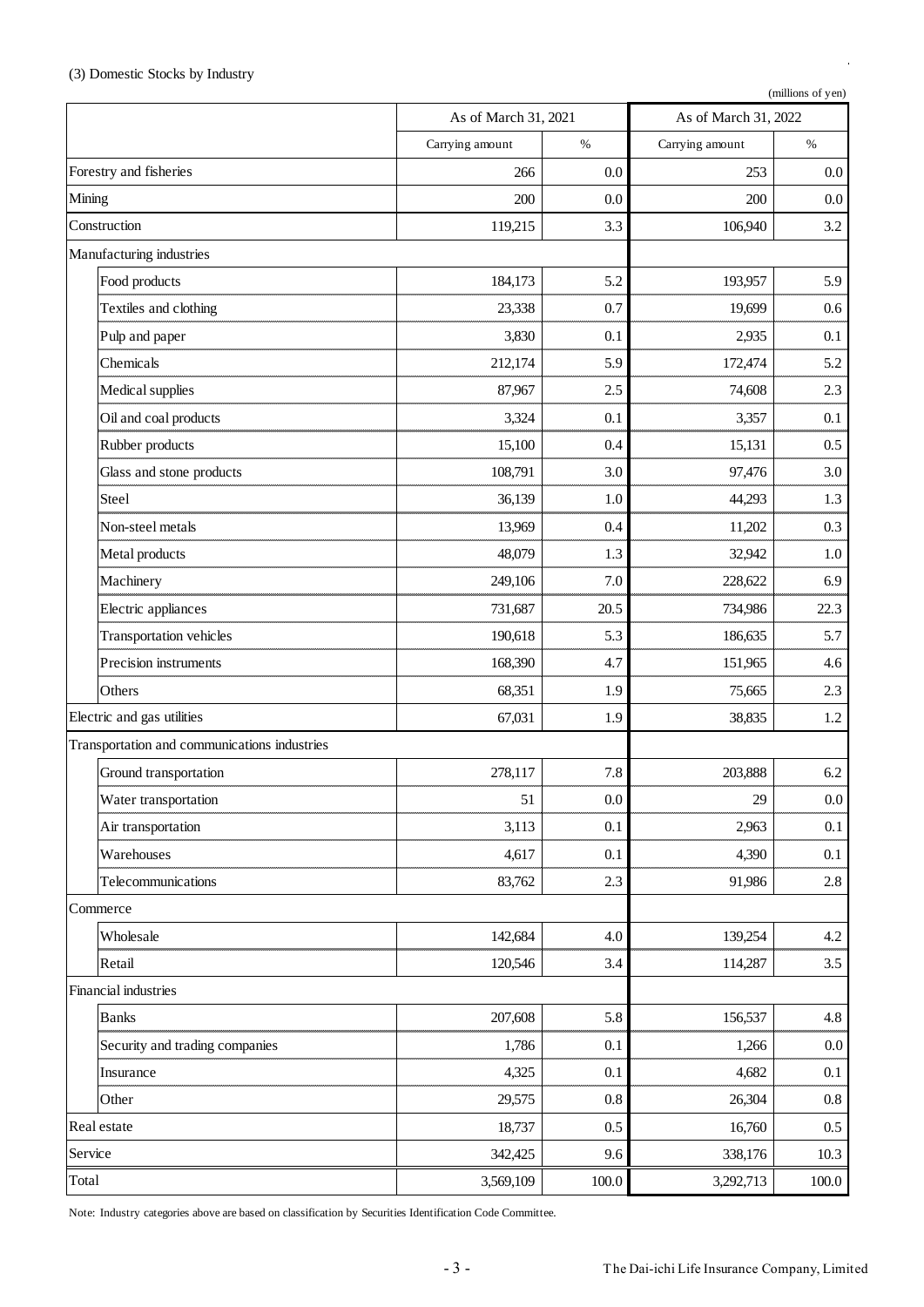# 2. Loans (General Account)

(1) Loans by Contractual Maturity Dates

|                      |                      |                          |                                           |                                            |                                            |                                             |                                                        | (millions of yen) |
|----------------------|----------------------|--------------------------|-------------------------------------------|--------------------------------------------|--------------------------------------------|---------------------------------------------|--------------------------------------------------------|-------------------|
|                      |                      | Due in<br>1 year or less | Due after<br>1 year<br>through<br>3 years | Due after<br>3 years<br>through<br>5 years | Due after<br>5 years<br>through<br>7 years | Due after<br>7 years<br>through<br>10 years | Due after<br>10 years or<br>having no<br>maturity date | Total             |
|                      | As of March 31, 2021 |                          |                                           |                                            |                                            |                                             |                                                        |                   |
|                      | Floating-rate loans  | 9,928                    | 19,985                                    | 38,724                                     | 13,547                                     | 11,905                                      | 308,274                                                | 402,366           |
|                      | Fixed-rate loans     | 315,760                  | 339,671                                   | 358,971                                    | 287,638                                    | 232,373                                     | 347,202                                                | 1,881,617         |
|                      | Total                | 325,688                  | 359,657                                   | 397,695                                    | 301,186                                    | 244,278                                     | 655,476                                                | 2,283,983         |
| As of March 31, 2022 |                      |                          |                                           |                                            |                                            |                                             |                                                        |                   |
|                      | Floating-rate loans  | 19,772                   | 49,016                                    | 29,451                                     | 29,680                                     | 20,297                                      | 341,605                                                | 489,825           |
|                      | Fixed-rate loans     | 326,399                  | 339,132                                   | 394.564                                    | 202,637                                    | 181,428                                     | 365,696                                                | 1,809,860         |
|                      | Total                | 346,171                  | 388,148                                   | 424,015                                    | 232,317                                    | 201,725                                     | 707,301                                                | 2,299,685         |

(2) Loans to Domestic Companies by Company Size

| (millions of yen except number of borrowers) |                     |                      |       |                      |       |
|----------------------------------------------|---------------------|----------------------|-------|----------------------|-------|
|                                              |                     | As of March 31, 2021 |       | As of March 31, 2022 |       |
|                                              |                     |                      | $\%$  |                      | $\%$  |
| Large corporations                           | Number of borrowers | 209                  | 62.8  | 205                  | 60.1  |
|                                              | Amount of loans     | 1,688,707            | 83.6  | 1,625,276            | 81.9  |
|                                              | Number of borrowers |                      | 2.1   | 7                    | 2.1   |
| Medium-sized corporations                    | Amount of loans     | 4.103                | 0.2   | 4.477                | 0.2   |
|                                              | Number of borrowers | 117                  | 35.1  | 129                  | 37.8  |
| Small-sized corporations                     | Amount of loans     | 326,916              | 16.2  | 354,972              | 17.9  |
| Total                                        | Number of borrowers | 333                  | 100.0 | 341                  | 100.0 |
|                                              | Amount of loans     | 2,019,726            | 100.0 | 1,984,726            | 100.0 |

Note: 1. Categorization by company size is based on the following criteria:

(1) Large corporations include corporations with paid-in capital of at least ¥1 billion and more than 300 employees (more than 50 employees in the case of retailers and restaurants; more than 100 employees in the case of service companies and wholesalers).

(2) Medium-sized corporations include corporations with paid-in capital of more than ¥300 million and less than ¥1 billion (more than ¥50 million and less than ¥1 billion in the case of retailers, restaurants and service companies; more than ¥100 million and less than ¥1 billion in the case of wholesalers) and more than 300 employees (more than 50 employees in the case of retailers and restaurants; more than 100 employees in the case of service companies and wholesalers).

(3) Small corporations include all other corporations.

2. Number of borrowers does not equal the number of loan transactions.

## (3) Loans by Collateral Type

|                             |                    |                      |                    | (millions of yen)    |
|-----------------------------|--------------------|----------------------|--------------------|----------------------|
|                             |                    | As of March 31, 2021 |                    | As of March 31, 2022 |
|                             | Carrying<br>amount | $\%$                 | Carrying<br>amount | $\frac{0}{0}$        |
| Secured loans               | 2,546              | 0.1                  | 2,360              | 0.1                  |
| Stocks and other securities | 1,130              | 0.0                  | 1,354              | 0.1                  |
| Real and personal estate    | 1,415              | 0.1                  | 1,006              | 0.0                  |
| Others                      |                    | -                    |                    |                      |
| Guarantees                  | 99,406             | 4.4                  | 90,063             | 3.9                  |
| Unsecured loans             | 2,182,031          | 95.5                 | 2,207,261          | 96.0                 |
| <b>Others</b>               |                    |                      |                    |                      |
| <b>Total</b> loans          | 2,283,983          | 100.0                | 2,299,685          | 100.0                |
| Subordinated loans          | 241,551            | 10.6                 | 222,562            | 9.7                  |

Note: Policy loans are excluded.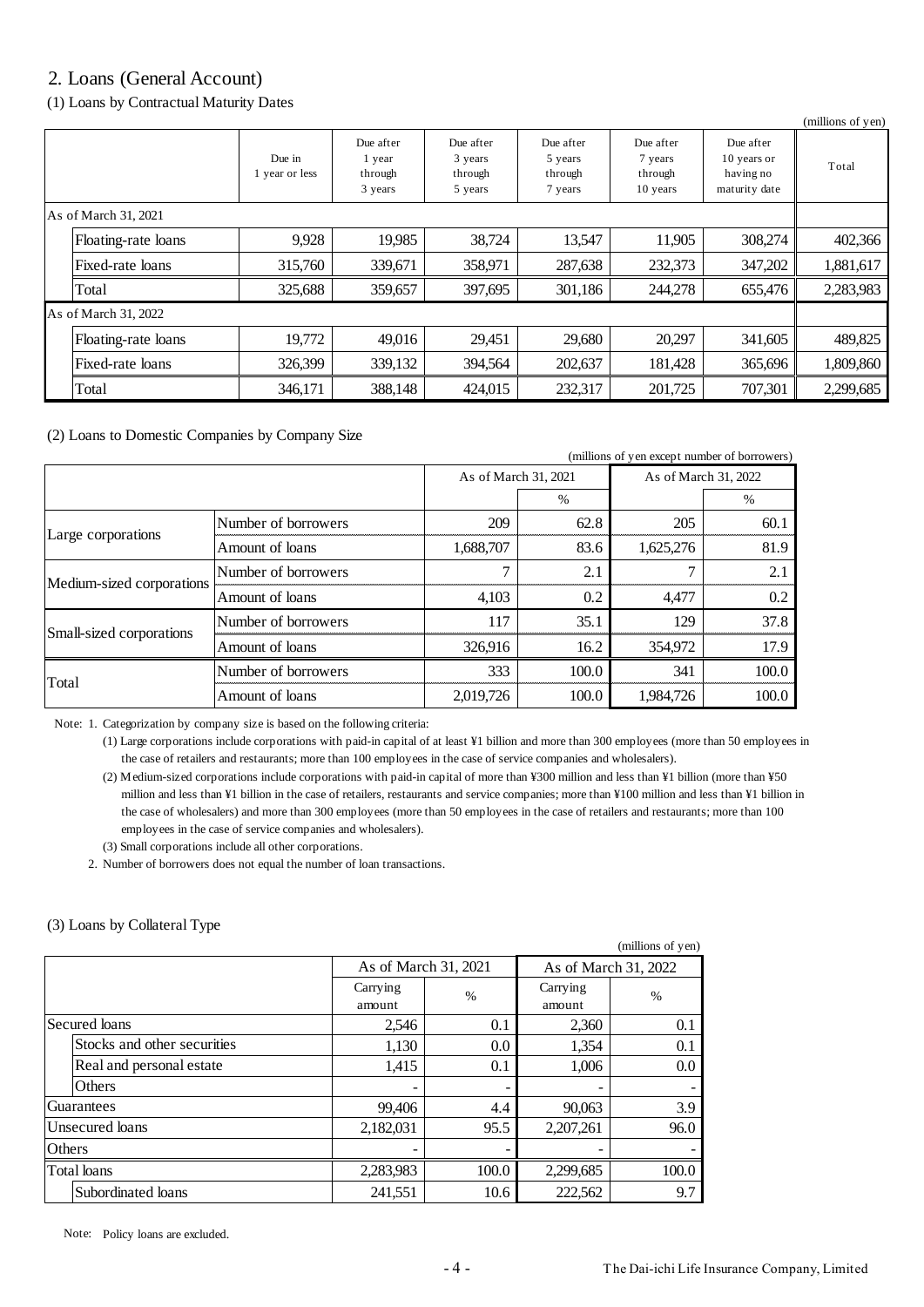|                                                                 | (millions of yen)    |       |                      |       |
|-----------------------------------------------------------------|----------------------|-------|----------------------|-------|
|                                                                 | As of March 31, 2021 |       | As of March 31, 2022 |       |
|                                                                 | Carrying amount      | %     | Carrying amount      | %     |
| Domestic                                                        |                      |       |                      |       |
| Manufacturing industries                                        | 270,245              | 11.8  | 248,359              | 10.8  |
| Foodstuffs and beverages                                        | 43.049               | 1.9   | 34,113               | 1.5   |
| Textile products                                                | 1,824                | 0.1   | 1,710                | 0.1   |
| Lumber and wood products                                        | 500                  | 0.0   | 500                  | 0.0   |
| Pulp, paper and paper products                                  | 10,600               | 0.5   | 11,600               | 0.5   |
| Printing                                                        | 22,500               | 1.0   | 20,000               | 0.9   |
| Chemical and allied products                                    | 27,865               | 1.2   | 35,740               | 1.6   |
| Petroleum refining                                              | 7,860                | 0.3   | 3,680                | 0.2   |
| Ceramic, stone and clay products                                | 18,791               | 0.8   | 18,678               | 0.8   |
| Iron and steel                                                  | 66,245               | 2.9   | 53.243               | 2.3   |
| Non-ferrous metals and products                                 | 3,985                | 0.2   | 3,397                | 0.1   |
| Fabricated metal products                                       | 964                  | 0.0   | 957                  | 0.0   |
| General-purpose and production- and business-oriented machinery | 22,495               | 1.0   | 23.105               | 1.0   |
| Electrical machinery equipment and supplies                     | 15,273               | 0.7   | 14,396               | 0.6   |
| Transportation equipment                                        | 19,173               | 0.8   | 17,707               | 0.8   |
| Miscellaneous manufacturing industries                          | 9,116                | 0.4   | 9,531                | 0.4   |
| Agriculture and forestry                                        |                      |       |                      |       |
| Fishery                                                         |                      |       |                      |       |
| Mining and quarrying of stone and gravel                        |                      |       |                      |       |
| Construction                                                    | 14,077               | 0.6   | 14,515               | 0.6   |
| Electricity, gas, heat supply and water                         | 452,713              | 19.8  | 461,963              | 20.1  |
| Information and communications                                  | 61,006               | 2.7   | 65,798               | 2.9   |
| Transport and postal activities                                 | 250,994              | 11.0  | 246,048              | 10.7  |
| Wholesale trade                                                 | 303,944              | 13.3  | 270,789              | 11.8  |
| Retail trade                                                    | 11,557               | 0.5   | 9,999                | 0.4   |
| Finance and insurance                                           | 596,675              | 26.1  | 587,693              | 25.6  |
| Real estate                                                     | 135,914              | 6.0   | 142.348              | 6.2   |
| Goods rental and leasing                                        | 93,647               | 4.1   | 94,500               | 4.1   |
| Scientific research, professional and technical services        | 500                  | 0.0   | 4,450                | 0.2   |
| Accommodations                                                  |                      |       |                      |       |
| Eating and drinking services                                    |                      |       |                      |       |
| Living-related and personal services and amusement services     | 3,477                | 0.2   | 8,822                | 0.4   |
| Education, learning support                                     |                      |       |                      |       |
| Medical, health care and welfare                                | 4,715                | 0.2   | 1,000                | 0.0   |
| Other services                                                  | 2,313                | 0.1   | 3,607                | 0.2   |
| Local governments                                               | 16,727               | 0.7   | 14,367               | 0.6   |
| Individuals                                                     |                      |       |                      |       |
| Others                                                          |                      |       |                      |       |
| Total domestic                                                  | 2,218,510            | 97.1  | 2,174,266            | 94.5  |
| Foreign                                                         |                      |       |                      |       |
| Governments                                                     | 4,218                | 0.2   | 4,600                | 0.2   |
| Financial institutions                                          |                      |       |                      |       |
| Commercial and industrial                                       | 61,255               | 2.7   | 120,819              | 5.3   |
| Total foreign                                                   | 65,473               | 2.9   | 125,419              | 5.5   |
| Total                                                           | 2,283,983            | 100.0 | 2,299,685            | 100.0 |

Note: 1. Policy loans are excluded.

2. Domestic industry categories above are based on classification used by Bank of Japan in survey of loans.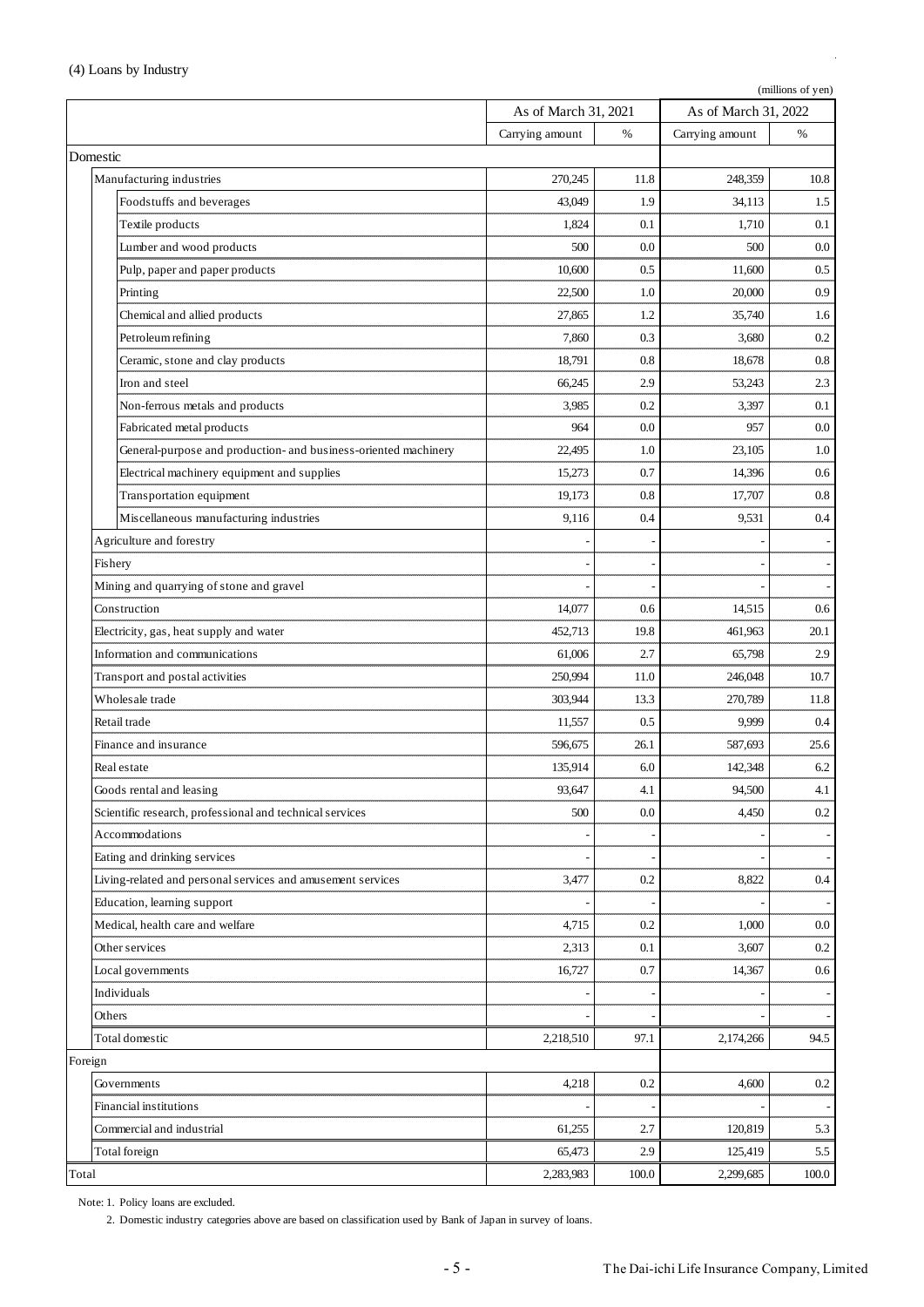# 3. Foreign Investments (General Account)

## (1) Breakdown of Investment by Asset Category

| A. Assets denominated in foreign currency |                      |      |                      | (millions of yen) |  |
|-------------------------------------------|----------------------|------|----------------------|-------------------|--|
|                                           | As of March 31, 2021 |      | As of March 31, 2022 |                   |  |
|                                           | Carrying amount      | %    | Carrying amount      | %                 |  |
| Foreign bonds                             | 9,017,236            | 74.1 | 7,915,570            | 71.4              |  |
| Foreign stocks                            | 1,196,647            | 9.8  | 1,247,213            | 11.2              |  |
| Cash, cash equivalents and other assets   | 214,984              | 1.8  | 358,127              | 3.2               |  |
| Sub-total                                 | 10,428,868           | 85.7 | 9,520,911            | 85.8              |  |

### B. Assets swapped into yen (millions of yen) (millions of yen)

|                                         | As of March 31, 2021 |                 | As of March 31, 2022 |        |  |
|-----------------------------------------|----------------------|-----------------|----------------------|--------|--|
|                                         | Carrying amount      | %               | Carrying amount      | %      |  |
| Foreign bonds                           |                      | -               |                      |        |  |
| Cash, cash equivalents and other assets | 272,336              | $\Omega$<br>2.Z | 249,723              | $\cap$ |  |
| Sub-total                               | 272,336              | $\gamma$        | 249,723              |        |  |

### C. Assets denominated in yen (millions of yen)

|                                  | As of March 31, 2021 |      | As of March 31, 2022 |      |  |
|----------------------------------|----------------------|------|----------------------|------|--|
|                                  | Carrying amount      | $\%$ | Carrying amount      | %    |  |
| Loans to borrowers outside Japan | 25,948               | 0.2  | 32.479               | 0.3  |  |
| Foreign bonds and others         | 1,437,739            | 11.8 | 1.289.699            | 11.6 |  |
| Sub-total                        | 1,463,688            | 12.0 | 1.322.179            | 11.9 |  |

| D. Total<br>(millions of yen) |                      |       |                      |       |
|-------------------------------|----------------------|-------|----------------------|-------|
|                               | As of March 31, 2021 |       | As of March 31, 2022 |       |
|                               | Carrying amount      | $\%$  | Carrying amount      | %     |
| Foreign investments           | 12,164,893           | 100.0 | 11,092,814           | 100.0 |

Note: Assets swapped into yen are assets whose settlement amounts are fixed into yen by foreign currency forward contracts and other agreements and which are reported in the yen amounts on the balance sheets.

## (2) Foreign Currency-Denominated Assets by Currency

|                                           |                      |       |                      | $\mu$ munoms or $\mu$ cm |
|-------------------------------------------|----------------------|-------|----------------------|--------------------------|
|                                           | As of March 31, 2021 |       | As of March 31, 2022 |                          |
|                                           | Carrying amount      | %     | Carrying amount      | %                        |
| U.S. dollar                               | 5,085,454            | 48.8  | 4,767,764            | 50.1                     |
| Euro                                      | 2,255,928            | 21.6  | 2,043,939            | 21.5                     |
| Australian dollar                         | 1,226,547            | 11.8  | 1,164,665            | 12.2                     |
| Canadian dollar                           | 434,031              | 4.2   | 511,586              | 5.4                      |
| British pound                             | 331,737              | 3.2   | 323,165              | 3.4                      |
| Chinese yuan                              | 301,325              | 2.9   | 233,784              | 2.5                      |
| Swedish krona                             | 109,077              | 1.0   | 103,097              | 1.1                      |
| Total (including others not listed above) | 10,428,868           | 100.0 | 9,520,911            | 100.0                    |

 $(millione of van)$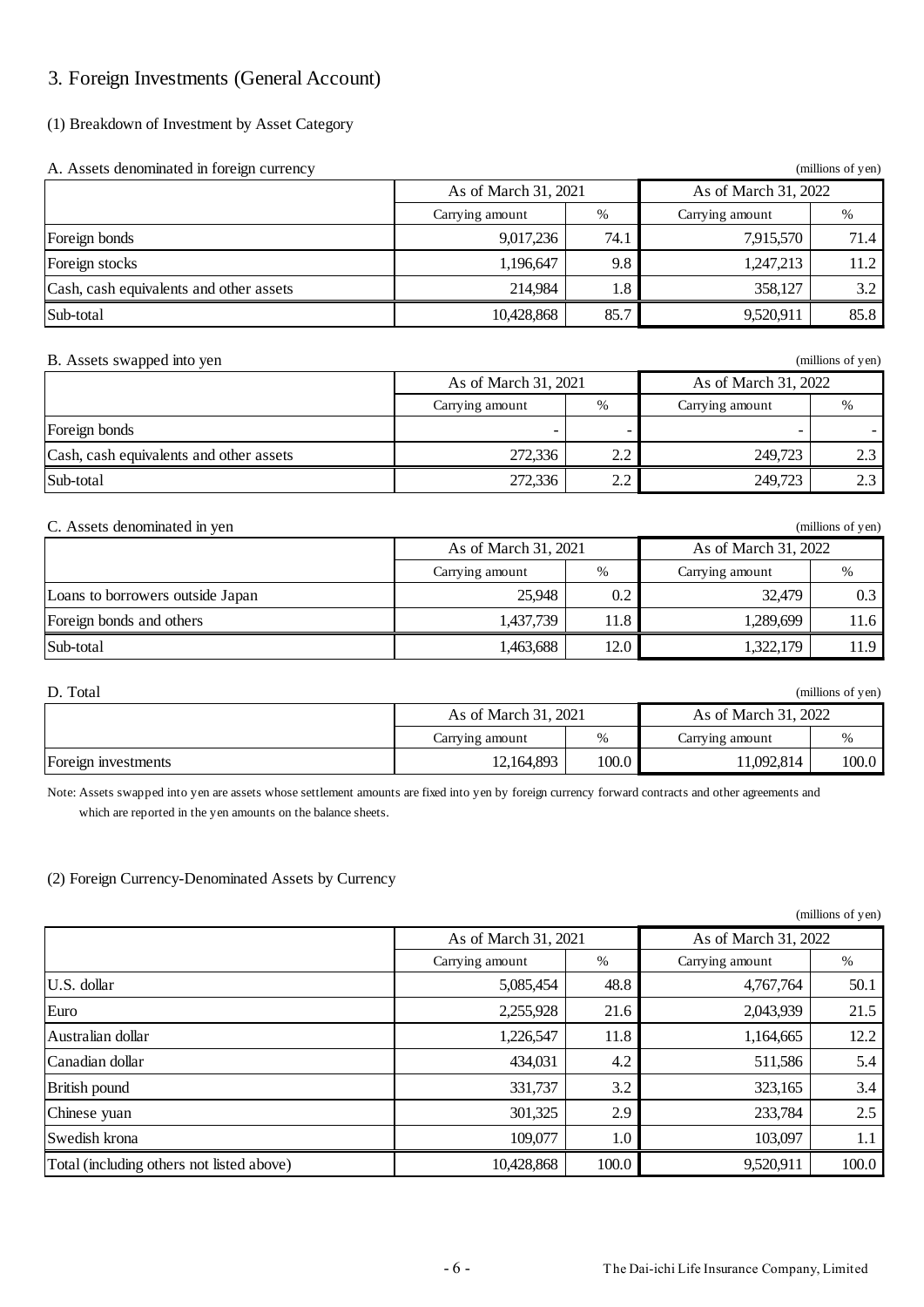# (3) Investments by Region

|  | (millions of yen) |  |  |  |  |
|--|-------------------|--|--|--|--|
|--|-------------------|--|--|--|--|

|                                       |                    |                |                          |       |                             |       | Loans to borrowers located |                |
|---------------------------------------|--------------------|----------------|--------------------------|-------|-----------------------------|-------|----------------------------|----------------|
|                                       | Foreign securities |                | <b>Bonds</b>             |       | Stocks and other securities |       | outside Japan              |                |
|                                       | Carrying amount    | $\%$           | Carrying amount          | $\%$  | Carrying amount             | $\%$  | Carrying amount            | $\%$           |
| As of March 31, 2021                  |                    |                |                          |       |                             |       |                            |                |
| North America                         | 4,721,218          | 41.4           | 4,049,280                | 41.3  | 671,937                     | 42.2  | 12,085                     | 18.5           |
| Europe                                | 3,471,185          | 30.4           | 2,984,625                | 30.4  | 486,560                     | 30.6  | 19.397                     | 29.6           |
| Oceania                               | 1,158,518          | 10.2           | 1,130,271                | 11.5  | 28,247                      | 1.8   | 11,388                     | 17.4           |
| Asia                                  | 507,080            | 4.4            | 402,555                  | 4.1   | 104,525                     | 6.6   | 2,829                      | 4.3            |
| Latin America                         | 1,304,415          | 11.4           | 1,004,650                | 10.2  | 299,765                     | 18.8  | 19,771                     | 30.2           |
| Middle East                           | 400                | 0.0            |                          |       | 400                         | 0.0   |                            |                |
| Africa                                | $\overline{a}$     | $\overline{a}$ | $\overline{\phantom{a}}$ |       | $\overline{a}$              |       |                            |                |
| International<br>organizations        | 239,857            | 2.1            | 239,857                  | 2.4   |                             |       |                            |                |
| Total                                 | 11,402,677         | 100.0          | 9,811,240                | 100.0 | 1,591,436                   | 100.0 | 65,473                     | 100.0          |
| As of March 31, 2022                  |                    |                |                          |       |                             |       |                            |                |
| North America                         | 4,295,205          | 42.3           | 3,655,019                | 42.4  | 640,186                     | 42.0  | 17,033                     | 13.6           |
| Europe                                | 2,997,139          | 29.5           | 2,582,955                | 30.0  | 414,183                     | 27.2  | 40,033                     | 31.9           |
| Oceania                               | 930.971            | 9.2            | 900,036                  | 10.4  | 30,935                      | 2.0   | 42,960                     | 34.3           |
| Asia                                  | 433,859            | 4.3            | 330,364                  | 3.8   | 103,495                     | 6.8   | 8,006                      | 6.4            |
| Latin America                         | 1,273,940          | 12.6           | 939,677                  | 10.9  | 334,263                     | 21.9  | 17,385                     | 13.9           |
| Middle East                           | 261                | 0.0            |                          |       | 261                         | 0.0   |                            |                |
| Africa                                |                    |                |                          |       |                             |       |                            | $\blacksquare$ |
| <b>International</b><br>organizations | 212,106            | 2.1            | 212,106                  | 2.5   |                             |       |                            |                |
| Total                                 | 10,143,485         | 100.0          | 8,620,159                | 100.0 | 1,523,325                   | 100.0 | 125,419                    | 100.0          |

Note: Categorization of region is generally based on nationalities of issuers or borrowers.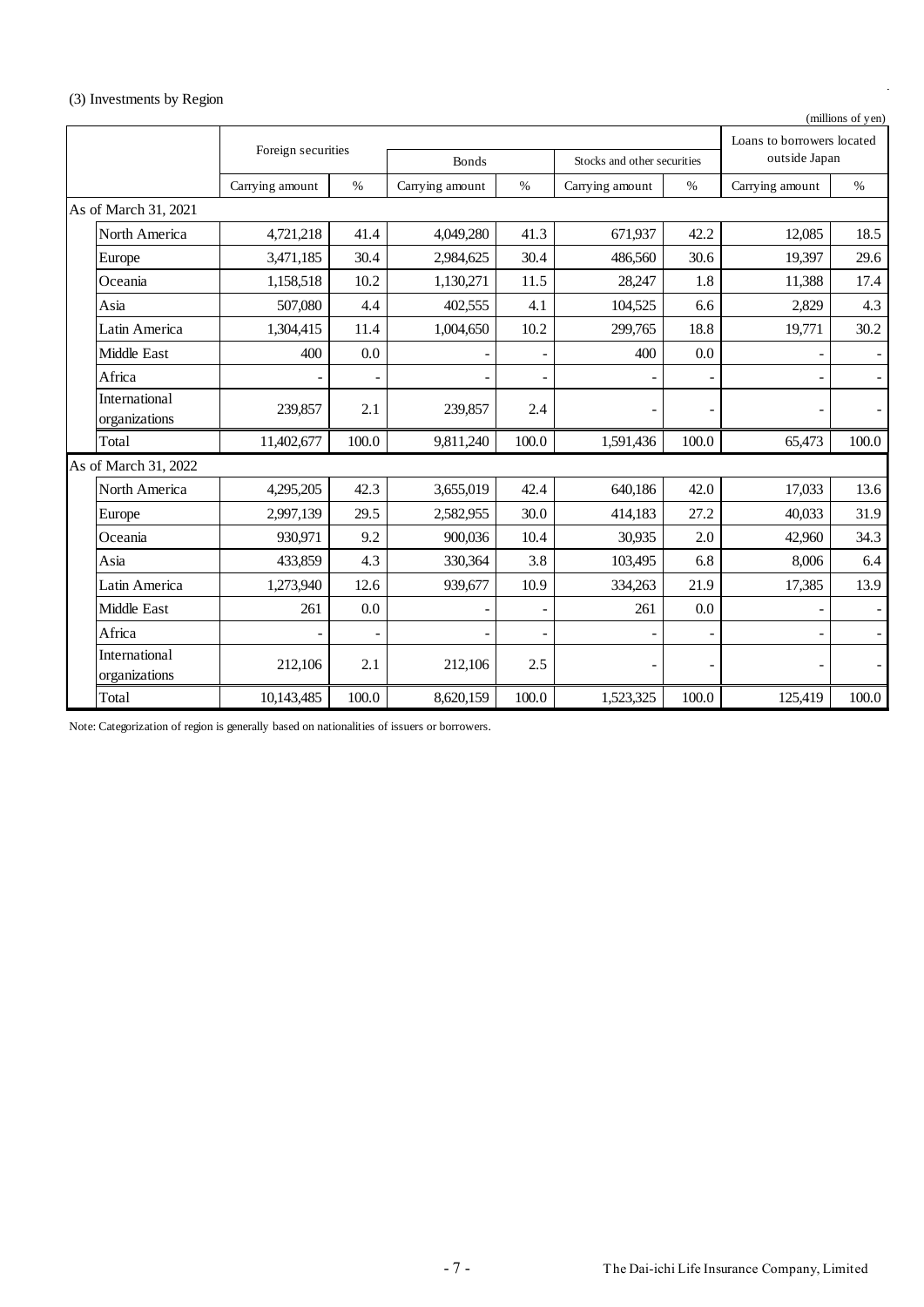## 4. Fair Value Information on Derivative Transactions (General Account)

(1) Gains and losses on derivatives (Hedge-Accounting-Applied and Not-Applied)

|                              |                      |                      | As of March 31, 2021 |                  |        |            | As of March 31, 2022 |                      |                   |                  |        |            |
|------------------------------|----------------------|----------------------|----------------------|------------------|--------|------------|----------------------|----------------------|-------------------|------------------|--------|------------|
|                              | Interest-<br>related | Currency-<br>related | Stock-<br>related    | Bond-<br>related | Others | Total      | Interest-<br>related | Currency-<br>related | Stock-<br>related | Bond-<br>related | Others | Total      |
| Hedge accounting applied     | 18.451               | (314.225)            |                      |                  |        | (295, 773) | 68                   | (477.894)            |                   |                  |        | (477, 826) |
| Hedge accounting not applied | (13.205)             | (7.702)              | (1.028)              | 2.458            | 39     | (19, 438)  | 16.630               | (15.307)             | (10.220)          | (3.224)          | 130    | (11,991)   |
| Total                        | 5.245                | (321.927)            | (1,028)              | 2,458            | 39     | (315,212)  | 16.699               | (493,202)            | (10,220)          | (3,224)          | 130    | (489, 817) |

Note: Regarding the table above, following figures are reported in the statements of earnings:

As of March 31, 2021: gains/losses from derivatives with hedge accounting (fair value hedge method) applied (currency-related, loss of 306,695 million yen) and gains/losses from derivatives with hedge accounting not applied (loss of 19,438 million yen), totaling loss of 326,133 million yen.

As of March 31, 2022: gains/losses from derivatives with hedge accounting (fair value hedge method) applied (currency-related, loss of 464,255 million yen) and gains/losses from derivatives with hedge accounting not applied (loss of 11,991 million yen), totaling loss of 476,246 million yen.

#### (2) Fair value information (Hedge-Accounting-Not-Applied)

① Interest-related transactions

|                                   |                                    |                        |               |                   |                                    |                      |               | (millions of yen) |
|-----------------------------------|------------------------------------|------------------------|---------------|-------------------|------------------------------------|----------------------|---------------|-------------------|
|                                   |                                    | As of March 31, 2021   |               |                   |                                    | As of March 31, 2022 |               |                   |
|                                   | Notional amount/<br>contract value | Over<br>1 year         | Fair<br>value | Gains<br>(losses) | Notional amount/<br>contract value | Over<br>1 year       | Fair<br>value | Gains<br>(losses) |
| Over-the-counter transactions     |                                    |                        |               |                   |                                    |                      |               |                   |
| Yen interest rate swaps           |                                    |                        |               |                   |                                    |                      |               |                   |
| Receipts fixed, payments floating | 10,000                             | 10,000                 | 510           | 510               | 10,150                             | 10,150               | 163           | 163               |
| Receipts floating, payments fixed | 17,600                             | 17,600                 | (217)         | (217)             | 10,000                             | 10,000               | (163)         | (163)             |
| Yen interest rate swaption        |                                    |                        |               |                   |                                    |                      |               |                   |
| Sold                              |                                    |                        |               |                   |                                    |                      |               |                   |
| Receipts fixed, payments floating | 20,000                             |                        |               |                   |                                    |                      |               |                   |
|                                   | [236]                              | $\left[ \cdot \right]$ | 13            | 222               | [ - ]                              | $\left[ -\right]$    |               |                   |
| Bought                            |                                    |                        |               |                   |                                    |                      |               |                   |
| Receipts fixed, payments floating | 480,000                            | 10,000                 |               |                   |                                    |                      |               |                   |
|                                   | [12,300]                           | [70]                   | 1,724         | (10, 575)         | $\lceil - \rceil$                  | $\lceil - \rceil$    |               |                   |
| Receipts floating, payments fixed | 1,895,000                          | 1,095,000              |               |                   | 1,340,000                          | 1,030,000            |               |                   |
|                                   | [9,216]                            | [6,243]                | 6,072         | (3,143)           | [7,698]                            | [7,216]              | 24,329        | 16,630            |
| Total                             |                                    |                        |               | (13,205)          |                                    |                      |               | 16,630            |

Note: 1. Figures in [ ] are option premiums which are included in the balance sheets.

2. Fair value for swaps, and differences between the option premiums paid/received and fair value of the option for option transactions, are shown in "Gains (losses)".

(Reference) Interest rate swaps by contractual maturity dates

|                                                     |                          |                              |                               |                               |                                |                  | (millions of yen, percentage) |
|-----------------------------------------------------|--------------------------|------------------------------|-------------------------------|-------------------------------|--------------------------------|------------------|-------------------------------|
|                                                     | 1 year or<br>shorter     | Over 1<br>year to<br>3 years | Over 3<br>years to<br>5 years | Over 5<br>years to<br>7 years | Over 7<br>years to<br>10 years | Over<br>10 years | Total                         |
| As of March 31, 2021                                |                          |                              |                               |                               |                                |                  |                               |
| Yen interest rate swaps                             |                          |                              |                               |                               |                                |                  |                               |
| Notional amount (receipts fixed, payments floating) | $\overline{\phantom{a}}$ |                              |                               |                               | $\overline{\phantom{a}}$       | 10,000           | 10,000                        |
| Average fixed rate (receipt)                        |                          |                              |                               |                               |                                | 0.64             | 0.64                          |
| Average floating rate (payment)                     |                          |                              |                               |                               |                                | (0.06)           | (0.06)                        |
| Notional amount (receipts floating, payments fixed) | $\overline{\phantom{a}}$ |                              |                               |                               | 2,600                          | 15,000           | 17,600                        |
| Average fixed rate (payment)                        |                          |                              |                               |                               | 0.07                           | 0.45             | 0.40                          |
| Average floating rate (receipt)                     |                          |                              |                               |                               | (0.06)                         | (0.06)           | (0.06)                        |
| Total                                               | $\overline{\phantom{a}}$ |                              |                               |                               | 2,600                          | 25,000           | 27,600                        |
| As of March 31, 2022                                |                          |                              |                               |                               |                                |                  |                               |
| Yen interest rate swaps                             |                          |                              |                               |                               |                                |                  |                               |
| Notional amount (receipts fixed, payments floating) | $\overline{\phantom{a}}$ | 150                          |                               |                               | $\overline{\phantom{a}}$       | 10,000           | 10,150                        |
| Average fixed rate (receipt)                        |                          | 0.16                         |                               |                               |                                | 0.64             | 0.63                          |
| Average floating rate (payment)                     |                          | 0.07                         |                               |                               |                                | (0.06)           | (0.06)                        |
| Notional amount (receipts floating, payments fixed) |                          |                              |                               |                               | $\overline{\phantom{a}}$       | 10,000           | 10,000                        |
| Average fixed rate (payment)                        |                          |                              |                               |                               |                                | 0.64             | 0.64                          |
| Average floating rate (receipt)                     |                          |                              |                               |                               |                                | (0.06)           | (0.06)                        |
| Total                                               |                          | 150                          |                               |                               |                                | 20,000           | 20,150                        |

(millions of yen)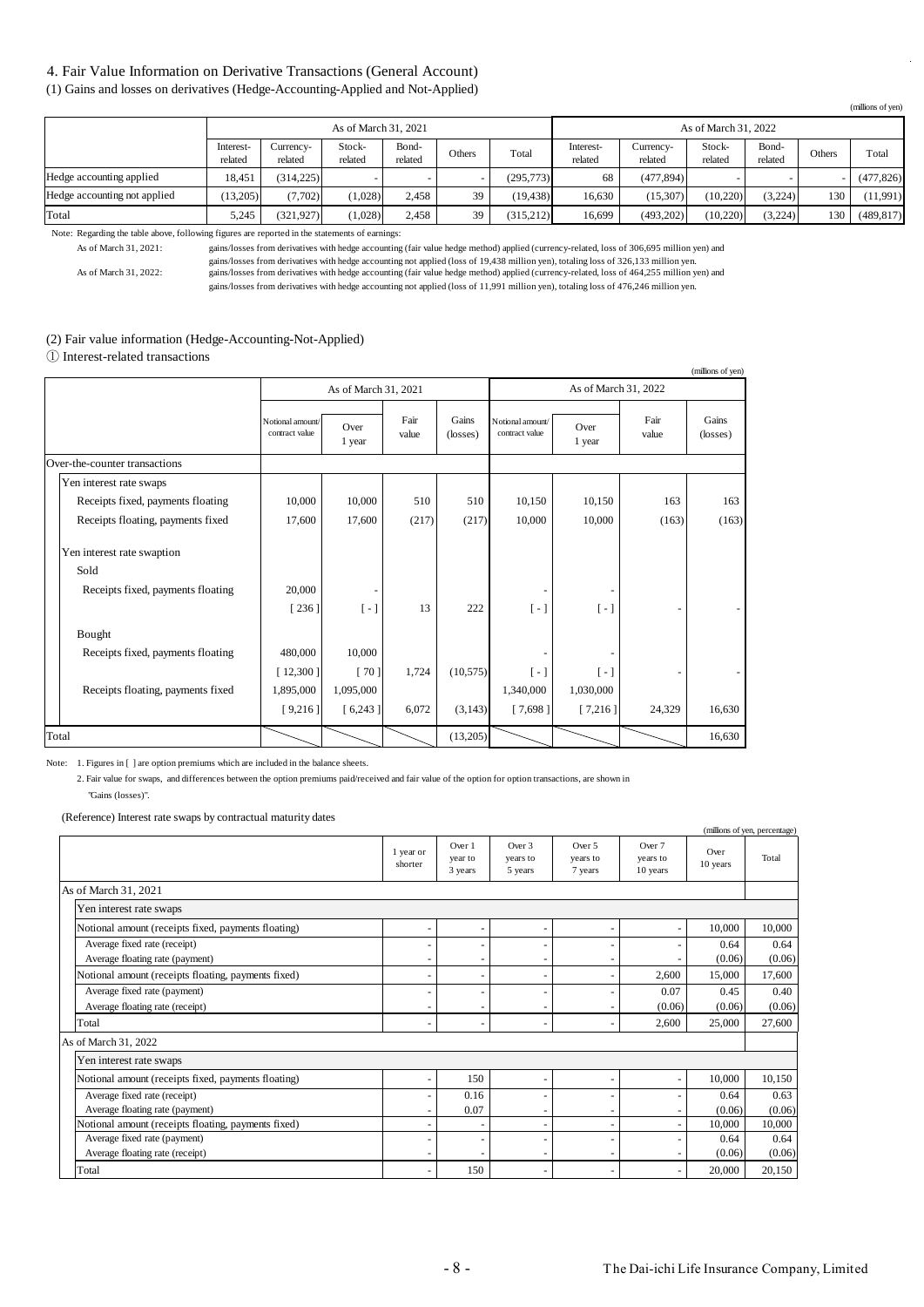#### ② Currency-related transactions

(millions of yen)

|                               | As of March 31, 2021                         |                          |                |                                                         | As of March 31, 2022 |                |
|-------------------------------|----------------------------------------------|--------------------------|----------------|---------------------------------------------------------|----------------------|----------------|
|                               | Notional<br>amount/<br>contract value        | Fair<br>value            | Gains (losses) | Notional<br>amount/<br>contract value                   | Fair<br>value        | Gains (losses) |
| Over-the-counter transactions |                                              |                          |                |                                                         |                      |                |
| Currency swaps                |                                              |                          |                |                                                         |                      |                |
| U.S. dollar                   | 14,205                                       | (315)                    | (315)          | 14,205                                                  | (1,522)              | (1,522)        |
| Currency forward contracts    |                                              |                          |                |                                                         |                      |                |
| Sold                          | 288,176                                      | (1,246)                  | (1,246)        | 408,500                                                 | (10,982)             | (10,982)       |
| U.S. dollar                   | 88,857                                       | (1,048)                  | (1,048)        | 163,173                                                 | (1,346)              | (1,346)        |
| Australian dollar             | 77,417                                       | 43                       | 43             | 76,742                                                  | (5,487)              | (5,487)        |
| British pound                 | 19,317                                       | (839)                    | (839)          | 31,680                                                  | (1, 432)             | (1, 432)       |
| Canadian dollar               | 6,478                                        | (327)                    | (327)          | 19,540                                                  | (960)                | (960)          |
| Euro                          | 58,947                                       | 925                      | 925            | 13,396                                                  | (654)                | (654)          |
| Others                        | 37,158                                       | (0)                      | (0)            | 103,967                                                 | (1,100)              | (1,100)        |
| <b>B</b> ought                | 230,063                                      | (2,313)                  | (2,313)        | 265,622                                                 | (2, 458)             | (2, 458)       |
| U.S. dollar                   | 159,658                                      | (298)                    | (298)          | 165,748                                                 | (3,600)              | (3,600)        |
| Euro                          | 55,553                                       | (1,908)                  | (1,908)        | 28,075                                                  | 729                  | 729            |
| Australian dollar             |                                              |                          |                | 12,083                                                  | 5                    | 5              |
| British pound                 | 9,952                                        | (89)                     | (89)           | 9,265                                                   | 44                   | 44             |
| Others                        | 4,899                                        | (17)                     | (17)           | 50,449                                                  | 361                  | 361            |
| Currency options<br>Sold      |                                              |                          |                |                                                         |                      |                |
| Put                           | 108,807                                      |                          |                | 10,561                                                  |                      |                |
|                               | $[159]$                                      | $\boldsymbol{0}$         | 158            | $[227]$                                                 | 66                   | 160            |
| Euro                          |                                              |                          |                | 10,561                                                  |                      |                |
|                               | $\left[ -\right]$                            | $\overline{\phantom{a}}$ |                | $[227]$                                                 | 66                   | 160            |
| U.S. dollar                   | 108,807                                      |                          |                |                                                         |                      |                |
|                               | $[159]$                                      | $\boldsymbol{0}$         | 158            | $[-]$                                                   |                      |                |
| Call                          |                                              |                          |                | 10,581                                                  |                      |                |
|                               | $\left[\begin{array}{c} -\end{array}\right]$ |                          |                | $\left[\begin{array}{c} - \end{array}\right]$           |                      |                |
| U.S. dollar                   |                                              |                          |                | 10,581                                                  |                      |                |
|                               | $\left[\,\text{-}\,\right]$                  |                          |                | $\left[\begin{array}{c} - \end{array}\right]$           |                      |                |
| <b>B</b> ought                |                                              |                          |                |                                                         |                      |                |
| Put                           | 512,231                                      |                          |                | 239,967                                                 |                      |                |
|                               | [4,631]                                      | 645                      | (3,985)        | [837]                                                   | 333                  | (503)          |
| U.S. dollar                   | 512,231                                      |                          |                | 130,202                                                 |                      |                |
|                               | [4,631]                                      | 645                      | (3,985)        | $[256]$                                                 | $\boldsymbol{0}$     | (256)          |
| Euro                          |                                              |                          |                | 109,765                                                 |                      |                |
|                               | $\left[\,\text{-}\,\right]$                  |                          |                | [580]                                                   | 333                  | (246)          |
| Call                          |                                              |                          |                | 52,905                                                  |                      |                |
|                               | $\left[\,\text{-}\,\right]$                  |                          |                | $[ - ]$                                                 |                      |                |
| U.S. dollar                   | $\left[\,\text{-}\,\right]$                  |                          |                | 52,905<br>$\left[\begin{array}{c} - \end{array}\right]$ |                      |                |
|                               |                                              |                          |                |                                                         |                      |                |
| Total                         |                                              |                          | (7,702)        |                                                         |                      | (15, 307)      |

Note: 1. Figures in [ ] are option premiums which are included in the balance sheets.

2. Forward exchange rates are used for exchange rates as of period ends.

3. Fair value for forward contracts, and differences between the option premiums paid/received and fair value of the option for option transactions, are shown in "Gains (losses)".

4. There were no transactions with a maturity of more than one year in the table above.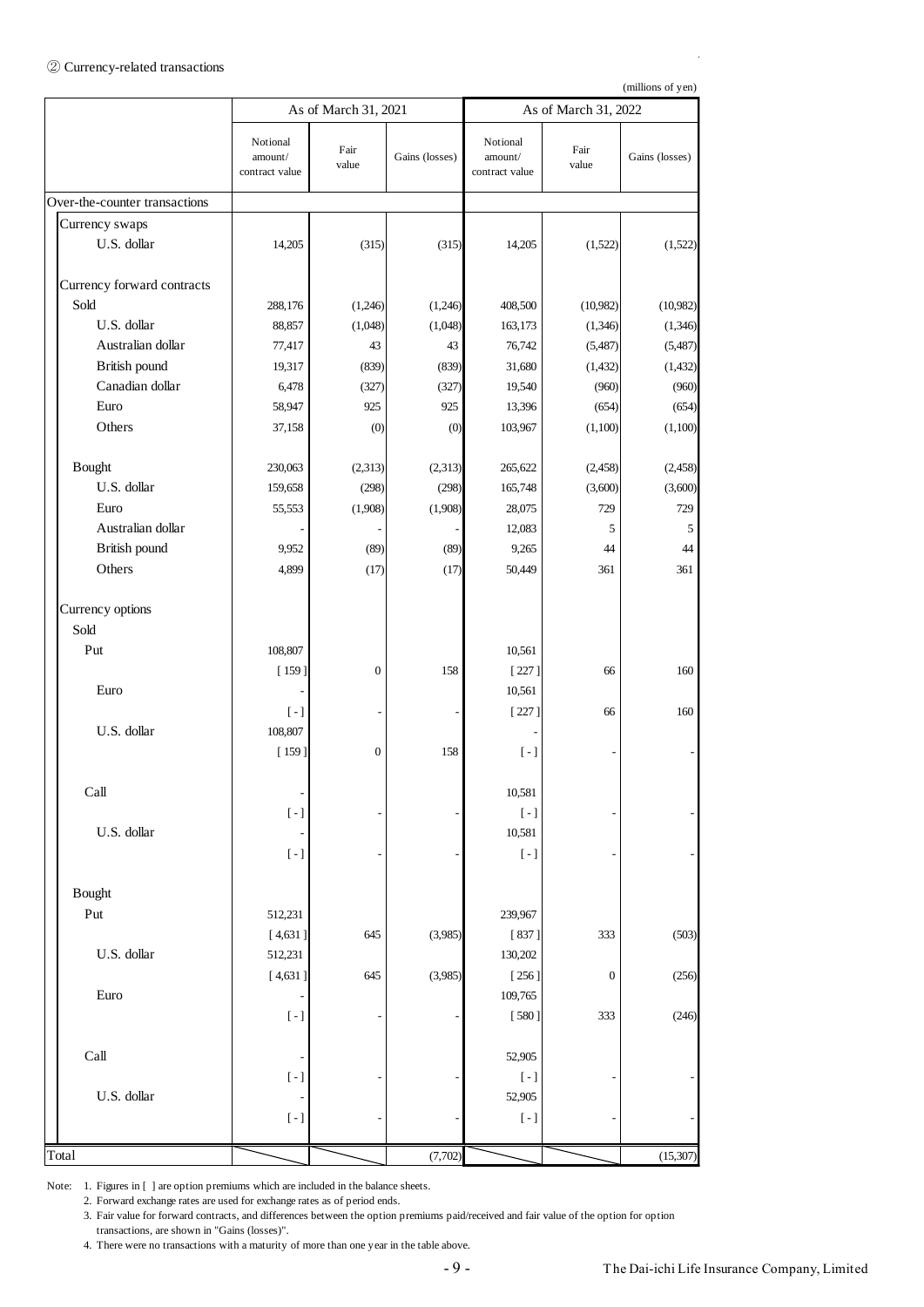|                              |                                               |                      |                |                                    |                      | (millions of yen) |
|------------------------------|-----------------------------------------------|----------------------|----------------|------------------------------------|----------------------|-------------------|
|                              |                                               | As of March 31, 2021 |                |                                    | As of March 31, 2022 |                   |
|                              | Notional amount/<br>contract value            | Fair<br>value        | Gains (losses) | Notional amount/<br>contract value | Fair<br>value        | Gains (losses)    |
| Exchange-traded transactions |                                               |                      |                |                                    |                      |                   |
| Yen stock index futures      |                                               |                      |                |                                    |                      |                   |
| Sold                         |                                               |                      |                | 28,465                             | (2,931)              | (2,931)           |
| Bought                       | 5,176                                         | 104                  | 104            |                                    |                      |                   |
| Foreign currency-denominated |                                               |                      |                |                                    |                      |                   |
| stock index futures          |                                               |                      |                |                                    |                      |                   |
| Sold                         |                                               |                      |                | 31,036                             | (2,789)              | (2,789)           |
| Bought                       | 4,546                                         | 21                   | 21             |                                    |                      |                   |
| Yen stock index options      |                                               |                      |                |                                    |                      |                   |
| Bought                       |                                               |                      |                |                                    |                      |                   |
| Put                          | 269,963                                       |                      |                | 316,049                            |                      |                   |
|                              | [5, 199]                                      | 4,044                | (1, 155)       | [6, 479]                           | 2,919                | (3,559)           |
| Foreign currency-denominated |                                               |                      |                |                                    |                      |                   |
| stock index options          |                                               |                      |                |                                    |                      |                   |
| Bought                       |                                               |                      |                |                                    |                      |                   |
| Put                          |                                               |                      |                | 31,983                             |                      |                   |
|                              | $\left[\begin{array}{c} - \end{array}\right]$ |                      |                | [1,591]                            | 650                  | (940)             |
| Total                        |                                               |                      | (1,028)        |                                    |                      | (10, 220)         |

|                                                                                                                        |                                    | As of March 31, 2021 |                |                                    | As of March 31, 2022 | (millions of yen) |
|------------------------------------------------------------------------------------------------------------------------|------------------------------------|----------------------|----------------|------------------------------------|----------------------|-------------------|
|                                                                                                                        | Notional amount/<br>contract value | Fair<br>value        | Gains (losses) | Notional amount/<br>contract value | Fair<br>value        | Gains (losses)    |
| Exchange-traded transactions                                                                                           |                                    |                      |                |                                    |                      |                   |
| Yen stock index futures<br>Sold<br>Bought                                                                              | 5,176                              | 104                  | 104            | 28,465                             | (2,931)              | (2,931)           |
| Foreign currency-denominated<br>stock index futures<br>Sold                                                            |                                    |                      |                | 31,036                             | (2,789)              | (2,789)           |
| Bought                                                                                                                 | 4,546                              | 21                   | 21             |                                    |                      |                   |
| Yen stock index options<br>Bought<br>Put                                                                               | 269,963<br>[5, 199]                | 4,044                | (1, 155)       | 316,049<br>[6, 479]                | 2,919                | (3,559)           |
| Foreign currency-denominated<br>stock index options<br>Bought<br>Put                                                   |                                    |                      |                | 31,983                             |                      |                   |
|                                                                                                                        | $\left[ -\right]$                  |                      |                | [1,591]                            | 650                  | (940)             |
| Total                                                                                                                  |                                    |                      | (1,028)        |                                    |                      | (10, 220)         |
| 3. There were no transactions with maturity of more than one year in the table above.<br>(4) Bond-related transactions |                                    | As of March 31, 2021 |                |                                    | As of March 31, 2022 | (millions of yen) |
|                                                                                                                        | Notional amount/<br>contract value | Fair<br>value        | Gains (losses) | Notional amount<br>contract value  | Fair<br>value        | Gains (losses)    |
| Exchange-traded transactions                                                                                           |                                    |                      |                |                                    |                      |                   |
| Yen bond futures<br>Sold<br>Bought                                                                                     | 18,270                             | (20)                 | (20)           | 25,398<br>3,606                    | 99<br>(13)           | 99<br>(13)        |
| Foreign currency-denominated<br>bond futures<br>Sold                                                                   | 567,017                            | 8,802                | 8,802          | 316,975                            | 10,921               | 10,921            |
| Bought                                                                                                                 | 702,387                            | (6, 486)             | (6, 486)       | 432,600                            | (12, 578)            | (12,578)          |
| Over-the-counter transactions<br>Foreign currency-denominated<br>bond forward contracts                                |                                    |                      |                |                                    |                      |                   |
| Sold<br>Bought                                                                                                         | 41,532<br>78,944                   | 137<br>(133)         | 137<br>(133)   | 87,693<br>126,811                  | 2,357<br>(3,872)     | 2,357<br>(3,872)  |
|                                                                                                                        |                                    |                      |                |                                    |                      |                   |
| Yen bond OTC options<br>Sold                                                                                           |                                    |                      |                |                                    |                      |                   |
| Call                                                                                                                   | 6,555<br>$[33]$                    | 31                   | $\overline{c}$ | 19,200<br>$[48]$                   | 16                   | 31                |
| Put                                                                                                                    | 36,871                             |                      |                | 41,988                             |                      |                   |
| Bought<br>Call                                                                                                         | [134]<br>36,871                    | 35                   | 98             | $[181]$<br>41,988                  | 246                  | (64)              |
| Put                                                                                                                    | [107]<br>6,555<br>$[37]$           | 170<br>32            | 63<br>(4)      | [154]<br>19,200<br>$[53]$          | 41<br>60             | (112)<br>7        |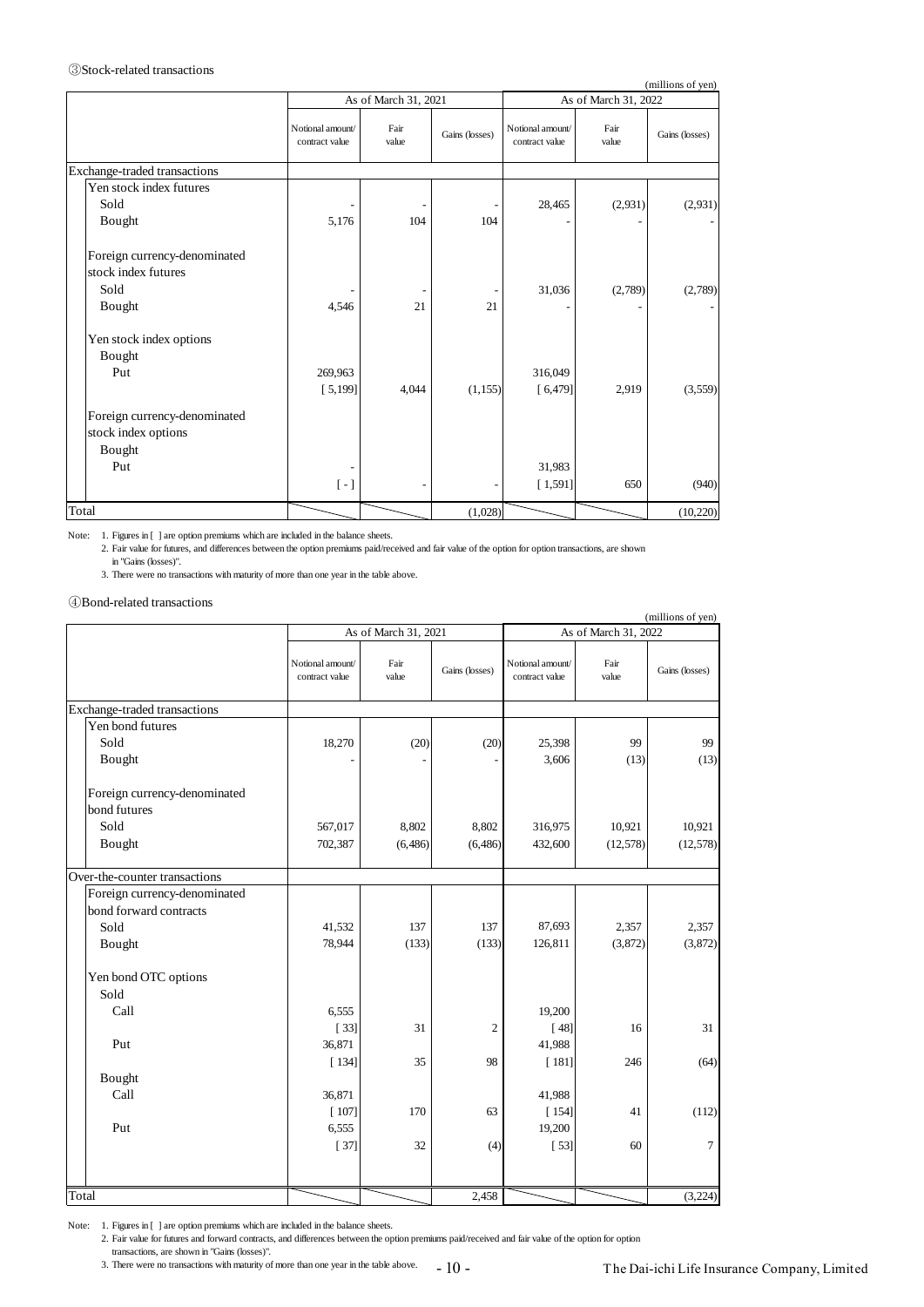|                               |                                    |                      |               |                   |                                    |                          |               | (millions of yen) |
|-------------------------------|------------------------------------|----------------------|---------------|-------------------|------------------------------------|--------------------------|---------------|-------------------|
|                               |                                    | As of March 31, 2021 |               |                   |                                    | As of March 31, 2022     |               |                   |
|                               | Notional amount/<br>contract value | Over<br>1 year       | Fair<br>value | Gains<br>(losses) | Notional amount/<br>contract value | Over<br>1 year           | Fair<br>value | Gains<br>(losses) |
| Over-the-counter transactions |                                    |                      |               |                   |                                    |                          |               |                   |
| Credit default swaps          |                                    |                      |               |                   |                                    |                          |               |                   |
| Protection sold               | 12,000                             | 11,000               | 255           | 255               | 9,200                              | 7,200                    | 150           | 150               |
| Protection bought             | 11,300                             | 11,300               | (215)         | (215)             | 3,000                              | $\overline{\phantom{a}}$ | (20)          | (20)              |
| Total                         |                                    |                      |               | 39                |                                    |                          |               | 130               |

#### (3) Fair value information (Hedge-Accounting-Applied)

|                                                        |                                   |                          |                                    |                |                      |                |                                    |                |               | (millions of yen) |
|--------------------------------------------------------|-----------------------------------|--------------------------|------------------------------------|----------------|----------------------|----------------|------------------------------------|----------------|---------------|-------------------|
|                                                        |                                   |                          |                                    |                | As of March 31, 2021 |                | As of March 31, 2022               |                |               |                   |
| Type of hedge<br>accounting                            | Type of hedge                     | Hedged items             | Notional amount/<br>contract value | Over<br>1 year | Fair<br>value        | Gains (losses) | Notional amount/<br>contract value | Over<br>1 year | Fair<br>value | Gains<br>(losses) |
|                                                        | Yen interest rate swaps           |                          |                                    |                |                      |                |                                    |                |               |                   |
|                                                        | Receipts fixed, payments floating | Loans                    | 14,250                             | 14,250         | 74                   | 74             | 14,600                             | 10,600         | (34)          | (34)              |
| Deferral hedge                                         | Receipts fixed, payments floating | Insurance<br>liabilities | 700,000                            | 700,000        | 18,998               | 18,998         | 700,000                            | 700,000        | (481)         | (481)             |
|                                                        | Yen interest rate swaps           |                          |                                    |                |                      |                |                                    |                |               |                   |
| Special hedge<br>accounting for interest<br>rate swaps | Receipts fixed, payments floating | Loans                    | 12,300                             | 8,300          | 124                  | 124            | 8,300                              | 8,300          | 81            | 81                |
|                                                        | Receipts floating, payments fixed | Loans payable            | 325,000                            | 325,000        | (746)                | (746)          | 325,000                            | 181,000        | 503           | 503               |
| Total                                                  |                                   |                          |                                    |                |                      | 18,451         |                                    |                |               | 68                |

#### (Reference) Interest rate swaps by contractual maturity dates

| 5 Others |                                                                                                                 |                                                                                     |                                    |                                   |                 |                      |                                              |                                    |                                | (millions of yen) |                               |
|----------|-----------------------------------------------------------------------------------------------------------------|-------------------------------------------------------------------------------------|------------------------------------|-----------------------------------|-----------------|----------------------|----------------------------------------------|------------------------------------|--------------------------------|-------------------|-------------------------------|
|          |                                                                                                                 |                                                                                     |                                    | As of March 31, 2021              |                 |                      |                                              | As of March 31, 2022               |                                |                   |                               |
|          |                                                                                                                 |                                                                                     | Notional amount/<br>contract value | Over<br>1 year                    | Fair<br>value   | Gains<br>(losses)    | Notional amount/<br>contract value           | Over<br>1 year                     | Fair<br>value                  | Gains<br>(losses) |                               |
|          | Over-the-counter transactions                                                                                   |                                                                                     |                                    |                                   |                 |                      |                                              |                                    |                                |                   |                               |
|          | Credit default swaps                                                                                            |                                                                                     |                                    |                                   |                 |                      |                                              |                                    |                                |                   |                               |
|          | Protection sold                                                                                                 |                                                                                     | 12,000                             | 11,000                            | 255             | 255                  | 9,200                                        | 7,200                              | 150                            | 150               |                               |
|          | Protection bought                                                                                               |                                                                                     | 11,300                             | 11,300                            | (215)           | (215)                | 3,000                                        |                                    | (20)                           | (20)              |                               |
|          |                                                                                                                 |                                                                                     |                                    |                                   |                 |                      |                                              |                                    |                                |                   |                               |
| Total    | Note: Fair value is shown in "Gains (losses)".                                                                  |                                                                                     |                                    |                                   |                 | 39                   |                                              |                                    |                                | 130               |                               |
|          | 1 Interest-related transactions                                                                                 | (3) Fair value information (Hedge-Accounting-Applied)                               |                                    |                                   |                 |                      |                                              |                                    |                                |                   | (millions of yen)             |
|          |                                                                                                                 |                                                                                     |                                    |                                   |                 | As of March 31, 2021 |                                              |                                    | As of March 31, 2022           |                   |                               |
|          | Type of hedge<br>accounting                                                                                     | Type of hedge                                                                       | Hedged items                       | Notional amount<br>contract value | Over<br>1 year  | Fair<br>value        | Gains (losses)                               | Notional amount/<br>contract value | Over<br>1 year                 | Fair<br>value     | Gains<br>(losses)             |
|          |                                                                                                                 | Yen interest rate swaps                                                             |                                    |                                   |                 |                      |                                              |                                    |                                |                   |                               |
|          | Deferral hedge                                                                                                  | Receipts fixed, payments floating                                                   | Loans                              | 14,250                            | 14,250          | 74                   | 74                                           | 14,600                             | 10,600                         | (34)              | (34)                          |
|          |                                                                                                                 | Receipts fixed, payments floating                                                   | Insurance<br>liabilities           | 700,000                           | 700,000         | 18,998               | 18,998                                       | 700,000                            | 700,000                        | (481)             | (481)                         |
|          |                                                                                                                 |                                                                                     |                                    |                                   |                 |                      |                                              |                                    |                                |                   |                               |
|          | Special hedge                                                                                                   | Yen interest rate swaps                                                             |                                    | 12,300                            | 8,300           | 124                  | 124                                          | 8,300                              | 8,300                          | 81                | 81                            |
|          | Receipts fixed, payments floating<br>accounting for interest<br>rate swaps<br>Receipts floating, payments fixed |                                                                                     | Loans                              |                                   |                 |                      |                                              |                                    |                                |                   |                               |
|          |                                                                                                                 | Loans payable                                                                       | 325,000                            | 325,000                           | (746)           | (746)                | 325,000                                      | 181,000                            | 503                            | 503               |                               |
| Total    |                                                                                                                 |                                                                                     |                                    |                                   |                 |                      | 18,451                                       |                                    |                                |                   | 68                            |
|          |                                                                                                                 | (Reference) Interest rate swaps by contractual maturity dates                       |                                    |                                   |                 |                      |                                              |                                    |                                |                   | (millions of yen, percentage) |
|          |                                                                                                                 |                                                                                     |                                    |                                   | 1 year or       | Over 1               | Over 3                                       | Over 5                             | Over 7                         | Over              |                               |
|          |                                                                                                                 |                                                                                     |                                    |                                   | shorter         | year to<br>3 years   | years to<br>5 years                          | years to<br>7 years                | years to<br>10 years           | 10 years          | Total                         |
|          | As of March 31, 2021                                                                                            |                                                                                     |                                    |                                   |                 |                      |                                              |                                    |                                |                   |                               |
|          |                                                                                                                 | Notional amount (receipts fixed, payments floating)<br>Average fixed rate (receipt) |                                    |                                   | 4,000<br>(0.05) | 10,250<br>0.04       | 2,300<br>1.19                                | 10,000<br>0.10                     |                                | 700,000<br>0.47   | 726,550<br>0.45               |
|          |                                                                                                                 | Average floating rate (payment)                                                     |                                    |                                   | (0.05)          | 0.00                 | 0.08                                         | (0.08)                             |                                | (0.05)            | (0.05)                        |
|          |                                                                                                                 | Notional amount (receipts floating, payments fixed)                                 |                                    |                                   |                 | 144,000              | 181,000                                      |                                    |                                |                   | 325,000                       |
|          |                                                                                                                 | Average fixed rate (payment)<br>Average floating rate (receipt)                     |                                    |                                   |                 | 0.42<br>0.14         | 0.09<br>0.14                                 |                                    |                                |                   | 0.23<br>0.14                  |
|          | Total                                                                                                           |                                                                                     |                                    |                                   | 4,000           | 154,250              | 183,300                                      | 10,000                             | ÷,                             | 700,000           | 1,051,550                     |
|          | As of March 31, 2022                                                                                            |                                                                                     |                                    |                                   |                 |                      |                                              |                                    |                                |                   |                               |
|          |                                                                                                                 | Notional amount (receipts fixed, payments floating)<br>Average fixed rate (receipt) |                                    |                                   | 4,000<br>0.12   | 6,000<br>(0.02)      | 2,900<br>0.97                                | 10,000<br>0.10                     | $\overline{\phantom{a}}$<br>×, | 700,000<br>0.47   | 722,900<br>0.46               |
|          |                                                                                                                 | Average floating rate (payment)                                                     |                                    |                                   | 0.07            | $0.10\,$             | 0.07                                         | $0.00\,$                           |                                | 0.06              | 0.06                          |
|          |                                                                                                                 | Notional amount (receipts floating, payments fixed)                                 |                                    |                                   | 144,000         |                      | 181,000                                      | ÷,                                 | ÷,                             |                   | 325,000                       |
|          |                                                                                                                 | Average fixed rate (payment)<br>Average floating rate (receipt)                     |                                    |                                   | 0.42<br>0.13    |                      | 0.09<br>0.13                                 | ÷                                  |                                |                   | 0.23<br>0.13                  |
|          | Total                                                                                                           |                                                                                     |                                    |                                   | 148,000         | 6,000                | 183,900                                      | 10,000                             | $\overline{\phantom{a}}$       | 700,000           | 1,047,900                     |
|          |                                                                                                                 |                                                                                     |                                    | $-11-$                            |                 |                      | The Dai-ichi Life Insurance Company, Limited |                                    |                                |                   |                               |